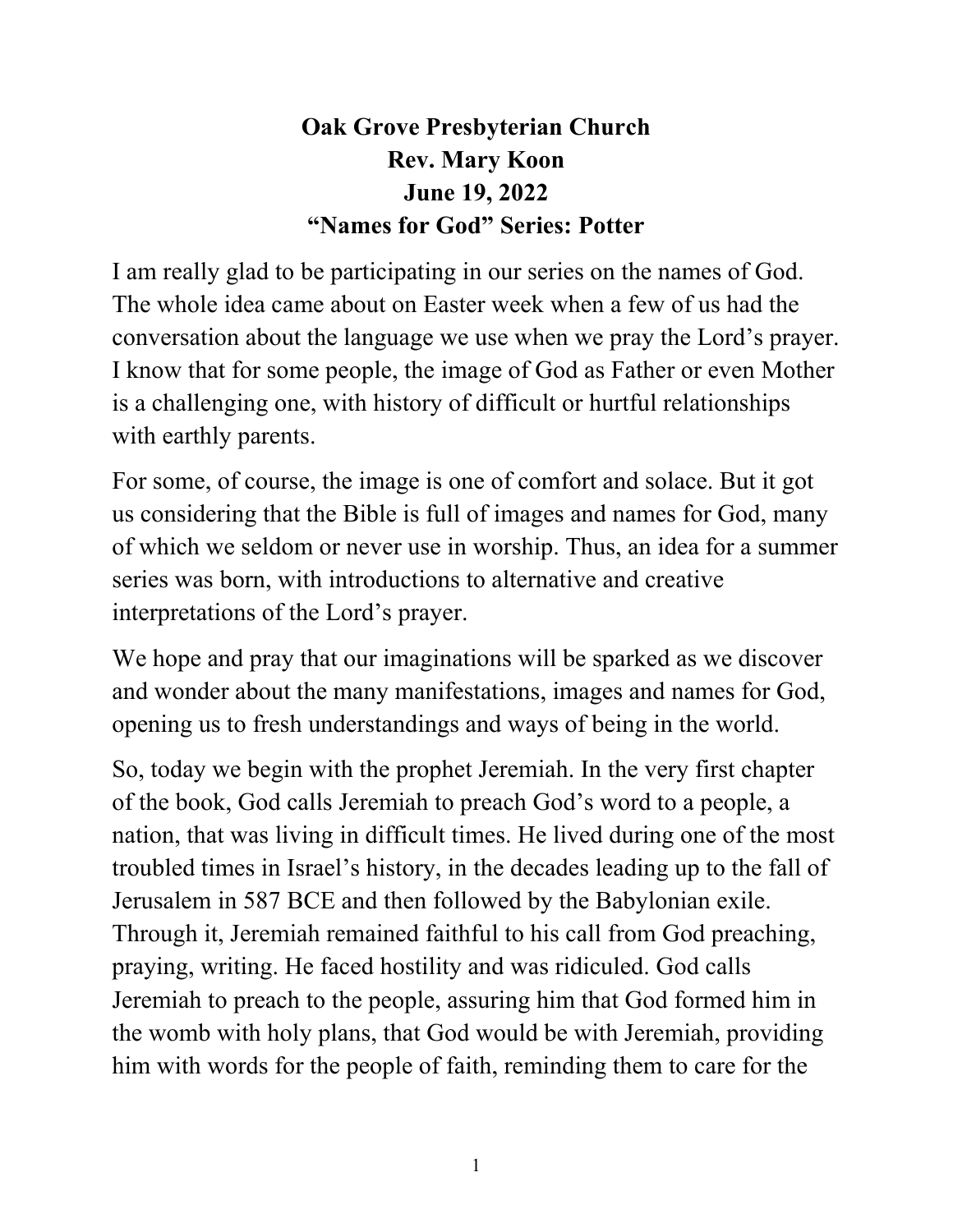poor, the orphan, the outcast. To worship with integrity. Imploring them to return to their center in God's ways of grace, love, service.

Our scripture today invites us to see God as artist and artisan. How wonderful that the visual arts are used in the Hebrew Bible! So, in the 18<sup>th</sup> chapter, God speaks these words to the prophet:

## **Scripture reading: Jeremiah 18:1–6**

The word that came to Jeremiah from the LORD: 'Come, go down to the potter's house, and there I will let you hear my words.' So, I went down to the potter's house, and there he was working at his wheel. The vessel he was making of clay was spoiled in the potter's hand, and he reworked it into another vessel, as seemed good to him.

Then the word of the LORD came to me: Can I not do with you, O house of Israel, just as this potter has done? says the LORD. Just like the clay in the potter's hand, so are you in my hand, O house of Israel.

The image of the potter would have been a familiar one in ancient times, as villages had different craftspeople working. Our friend and potter, Laurie, demonstrates her process which begins by centering the clay. God is like a potter, and we are like clay in the potter's hands.

As people of faith, it is helpful to be centered in God, or we tend to slip to the side. How easy it is to become uncentered, and how God is always re-orienting us toward God and God's good will for us and the world.

Next, Laurie starts building up the sides, and then messes up. Oh no… now what? She just puts it back on the wheel and starts again. I love this. I wonder if Jeremiah was surprised by this, certainly the potter could have gotten frustrated and just kicked the wheel and walked away. But that's not how the potter responds. It reminds me of forgiveness and how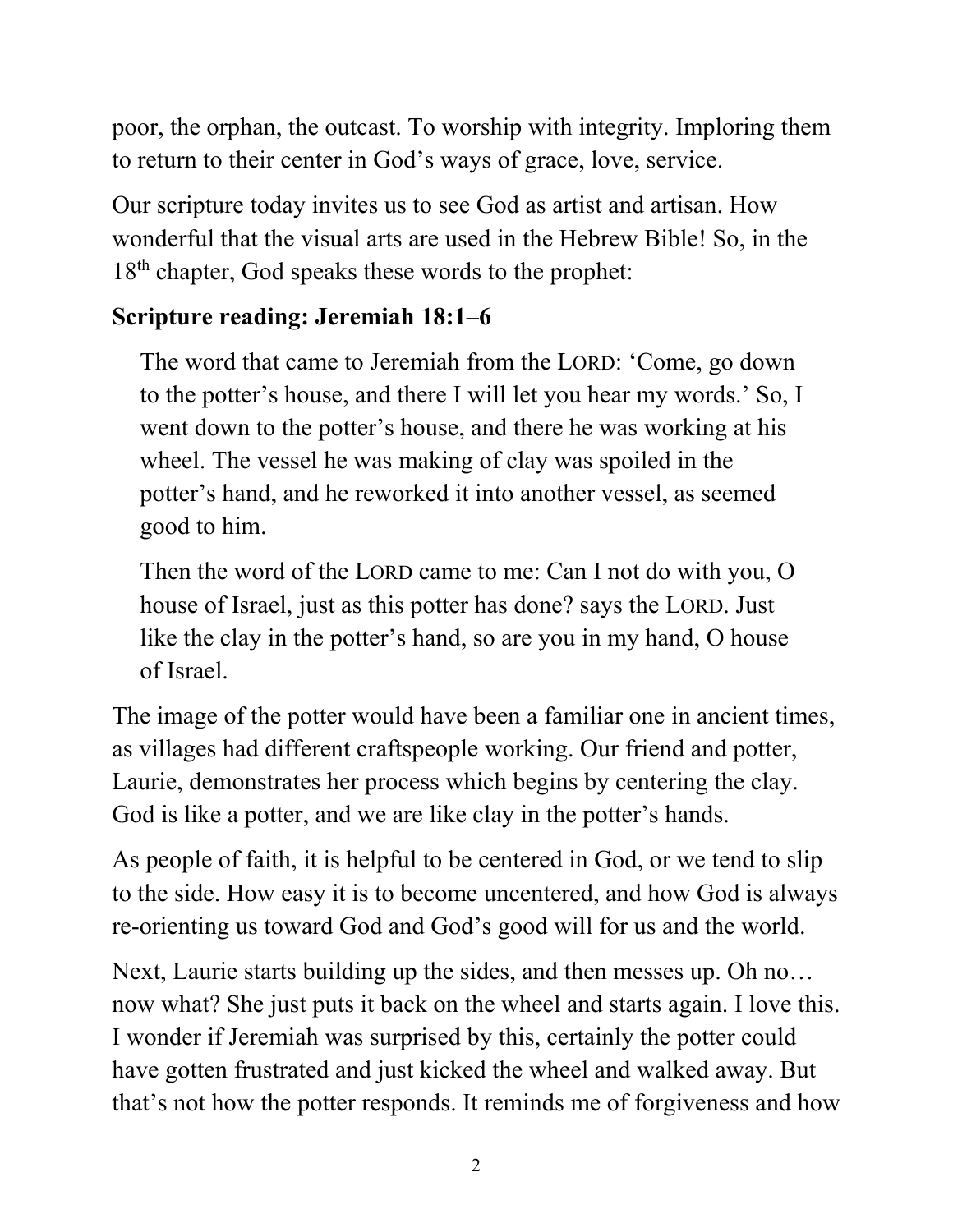when we mess up, God forgives, and we can begin again. In baptism, we are cleansed, given gifts of service, welcomed into community and we declare that nothing can keep us from God's love. There is no person that does not have part in what God is doing in the world.

I notice that her "hands" are all over her work. The beauty in every piece, and there is a bit of herself. The very first creation story in Genesis tells us how we, too, are created by God in God's image. And God's hands have left their mark on us. Each person is beautiful, each created for a purpose. In the metaphor of the potter and clay, we are not hardened clay vases, or bowls, but continue pliable in the potter's hands, constantly being re-shaped into the person God imagines us to be.

No one is every beyond redemption. ALL humans are shaped by the Potter/God, and I have hope because we can grow and change. We can receive this name for God as pure grace and respond with gratitude and open hearts. And while it is faithful to consider the metaphor/ name of potter as an individual kind of shaping, in Jeremiah, the potter is shaping a community.

In our own lives and in the life of the church, God is always at work. I love the how our passage started this morning, "Up on your feet! Go to the potter's house. When you get there, I'll tell you what I have to say." Step away from the familiar, from the way you've always done it, God says, so I can show you something new.

It excites me to think about how we as a church can head to the places where God is calling us to go, to learn more about what God wants to tell us about inclusion, antiracism practices, how we are using our resources in the world. For instance, today is Juneteenth. This day commemorates the emancipation of enslaved African Americans and recognizes the news of the end of slavery reaching the state of Texas. I didn't know about it until a few years ago, and our church office has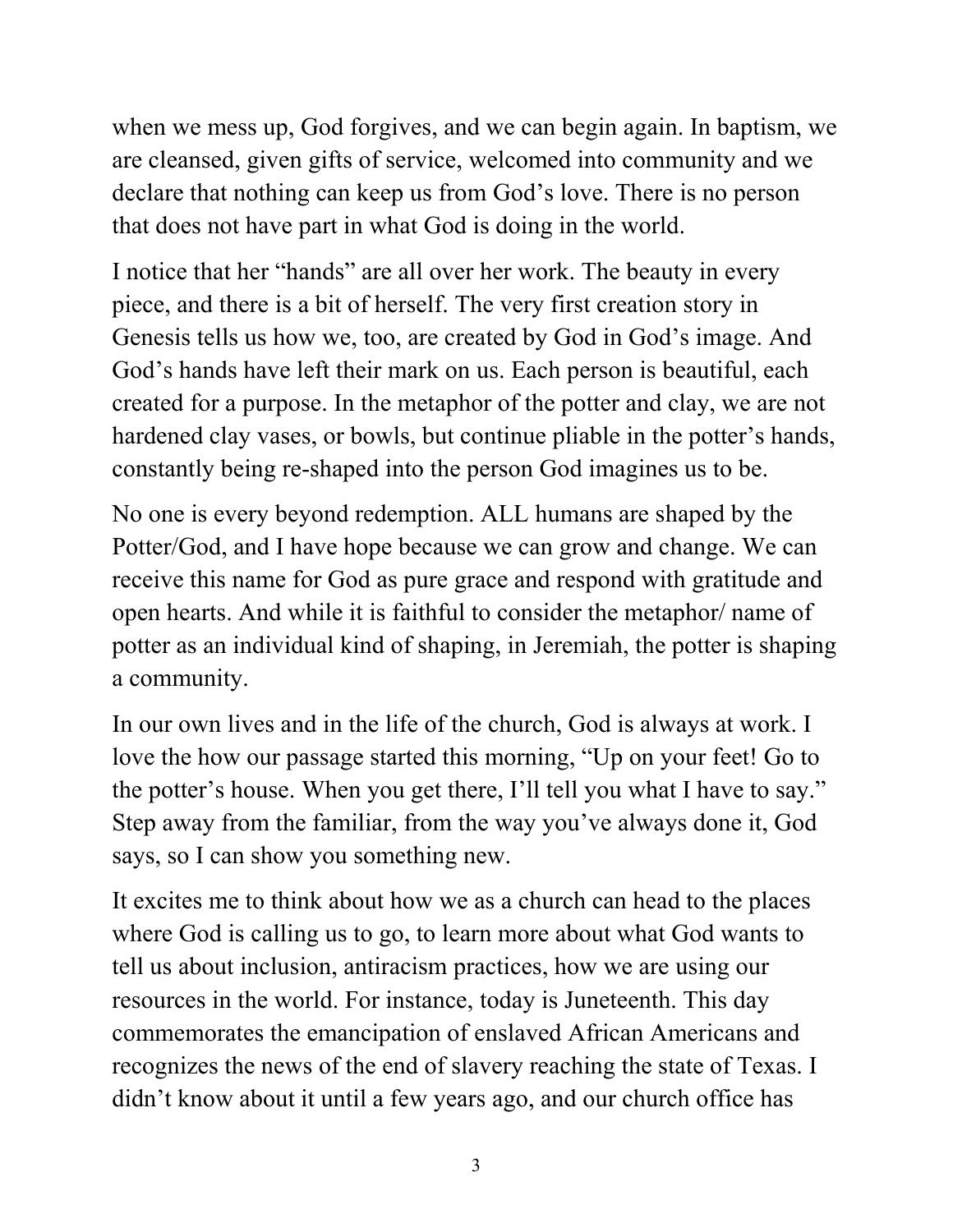added it as a holiday. The invitation is as clear today as it was in Jeremiah's day, "On your feet", says God, "Let me show you..."

May the gift of the image of the potter get us wondering. With God as the potter, how then might be clay? Certainly, God cannot make us do or be anything. But as we remain supple throughout our lives, those times we may make poor choices, or face challenging circumstances, or face deep grief, God is ever at the ready to re-shape.

Our faith tradition offers us ways to remain moldable, pliable and open to the ways God wants to shape us. Ancient practices like silence, prayer, artistic expressions, faithful conversations, scripture reading come to mind. Laughter and tears. Grief and celebration. Forgiving one another and ourselves.

Together with God and one another, may we always be open to God's artistic touch in our lives. Go in peace into the world as agents of change, ever being molded into the likeness of Jesus. And may the grace of our Lord Jesus Christ, the love of God and the fellowship of the Holy Spirit be yours this day and every day. AMEN

God of Justice, God of Healing, God of Love, hear our prayer. We are grateful for life and breath, for art and music, for friendship and family, for summer warmth and lush foliage. We are thankful for blessings great and small, for moments of grace, and peace, for the beauty of nature, for the laughter of children.

On this day when we celebrate Fathers, we acknowledge that it brings joy to some and heartbreak to others, and to some a little of both. We thank you for those who have nurtured us along the way. We pray for fathers who mourn the loss of children by death or estrangement and all who struggle with relationships. Bring healing and hope to your people.